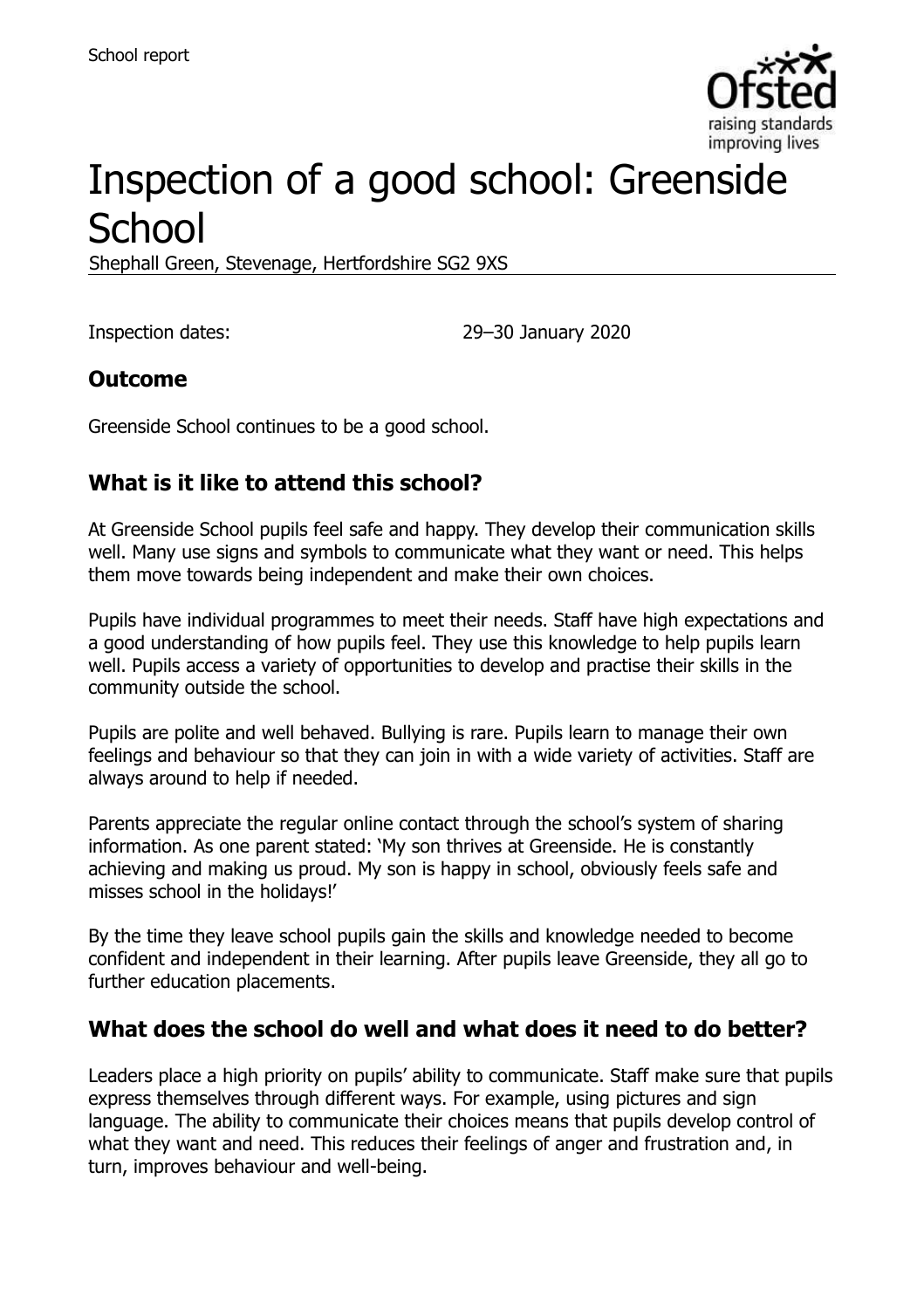

There are individual approaches for planning the curriculum for each child. Teachers use an online system to plan activities that help pupils make small steps in their learning. However, not all teachers know how to use the system effectively, ensuring that every pupil has access to the full curriculum.

Some curriculum subjects are better planned than others, for example reading/communication, but others are less secure. Leaders have not ensured that all subjects include the steps pupils need to achieve to deepen their understanding.

Reading is promoted and developed well for each pupil according to their needs. The school uses a wide range of strategies to help each pupil to develop their communication and early reading knowledge and understanding. Pupils use their reading skills to follow instructions and know what to do next. Pupils who can read books are effectively helped to understand what they are reading about. Pupils enjoy reading and choose books they are interested in. Pupils read aloud with confidence.

Leaders have high aspirations for pupils. Recent improvements have seen pupils gain from the expertise of specialist staff in areas such as dance, physical education (PE), speech and language.

Partnerships with neighbouring mainstream schools is good. Some pupils socialise at lunchtime with their mainstream peers, as well as take part in joint reading projects with them in the school library. This enables pupils to learn to behave appropriately and develop their social and language skills.

Positive use is made of the outside learning spaces. This helps pupils both to understand their own physical and sensory needs and about the world they live in. Pupils enjoy visits, for example to the Tate Modern. They learn to use public transport and complete art projects. Dance and drama activities with local groups and mainstream peers are carefully designed to enhance learning.

Pupils of all ages develop 'life skills' and make good progress in their learning about the value of money and how to communicate with people, for example the school's off-site 'community shop', where even pupils with the most profound needs can go to take part in pottery activities and be part of the enterprise centre.

When students are ready to move on, staff in the colleges know them before they start and take advice from the school as to how to meet the needs of each student.

# **Safeguarding**

The arrangements for safeguarding are effective.

All staff are secure in the processes needed to ensure the safety of the pupils. Statutory processes are carried out and recorded appropriately. Keeping pupils safe is given a high priority and staff are sure of who to go to if they have a concern. Actions taken to help families are extensive. Leaders ensure that families are effectively supported.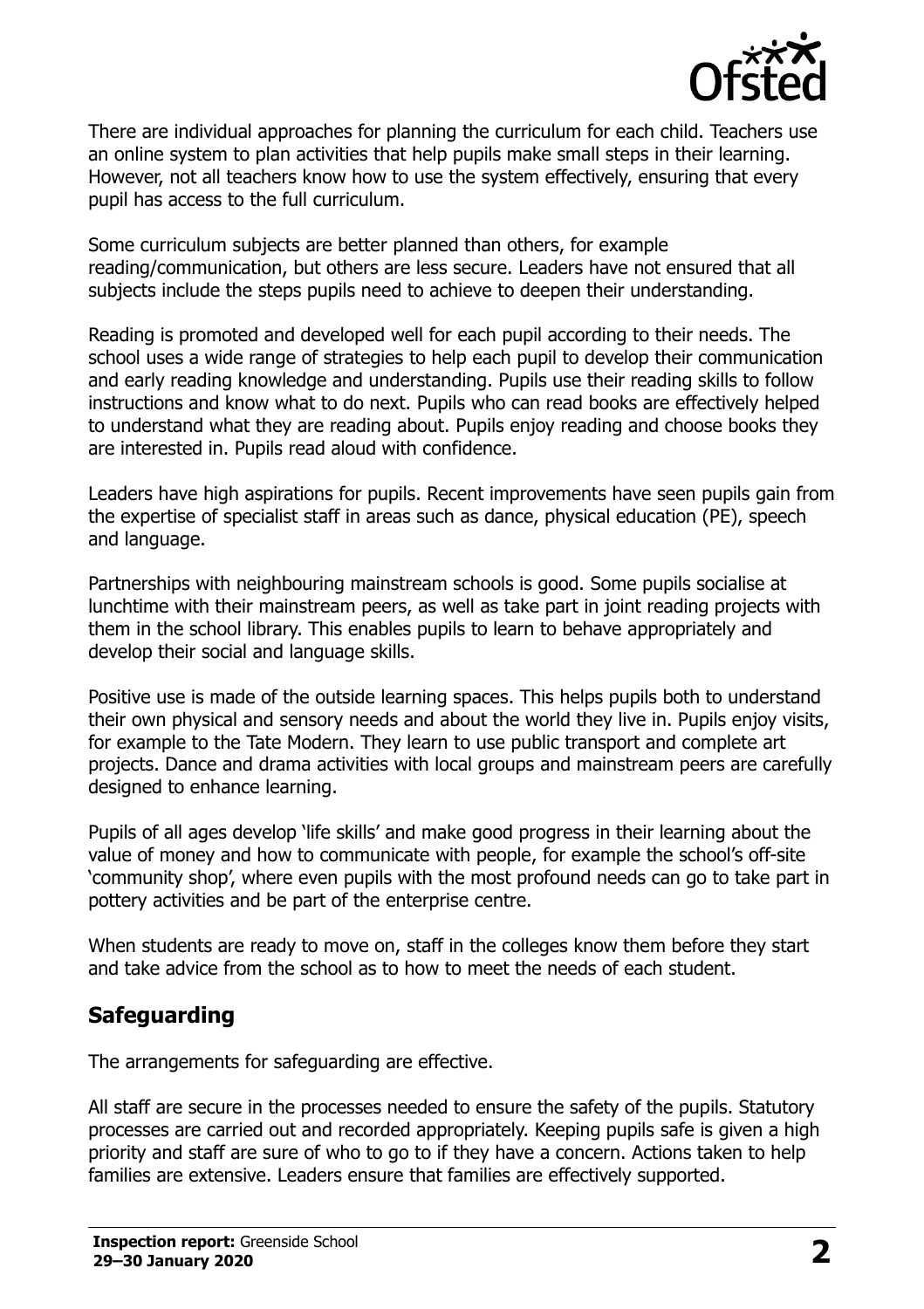

Leaders make sure all staff are suitable to work with pupils. Governors regularly check processes in place. They ensure that they fulfil their duties with regard to safeguarding pupils.

# **What does the school need to do to improve?**

# **(Information for the school and appropriate authority)**

- The system for identifying pupils' small steps in learning is not used consistently by all teachers. This means that pupils do not have access to the range of subjects in the curriculum. Leaders need to ensure that all staff are developed and trained appropriately so that planning for small steps of progress is consistent for all subjects.
- The curriculum is not well planned and sequenced for every subject. Teachers do not know how to plan activities in a logical order to support pupils' progress. Senior leaders must ensure that curriculum leaders receive the support and training so that all subjects have well-chosen content. Each subject plan must show the sequence of learning so that teachers identify what each pupil needs to know to make good progress.

# **Background**

When we have judged this special school to be good, we will then normally go into the school about once every four years to confirm that the school remains good. This is called a section 8 inspection of a good school or non-exempt outstanding school. We do not give graded judgements on a section 8 inspection. However, if we find some evidence that the school could now be better than good or that standards may be declining, then the next inspection will be a section 5 inspection. Usually this is within one to two years of the date of the section 8 inspection. If we have serious concerns about safeguarding, behaviour or the quality of education, we will convert the section 8 inspection to a section 5 inspection immediately.

This is the second section 8 inspection since we judged Greenside School to be good in 27–28 February 2013.

# **How can I feed back my views?**

You can use [Ofsted Parent View](https://parentview.ofsted.gov.uk/) to give Ofsted your opinion on your child's school, or to find out what other parents and carers think. We use Ofsted Parent View information when deciding which schools to inspect, when to inspect them and as part of their inspection.

The Department for Education has further [guidance](http://www.gov.uk/complain-about-school) on how to complain about a school.

If you are the school and you are not happy with the inspection or the report, you can [complain to Ofsted.](https://www.gov.uk/complain-ofsted-report)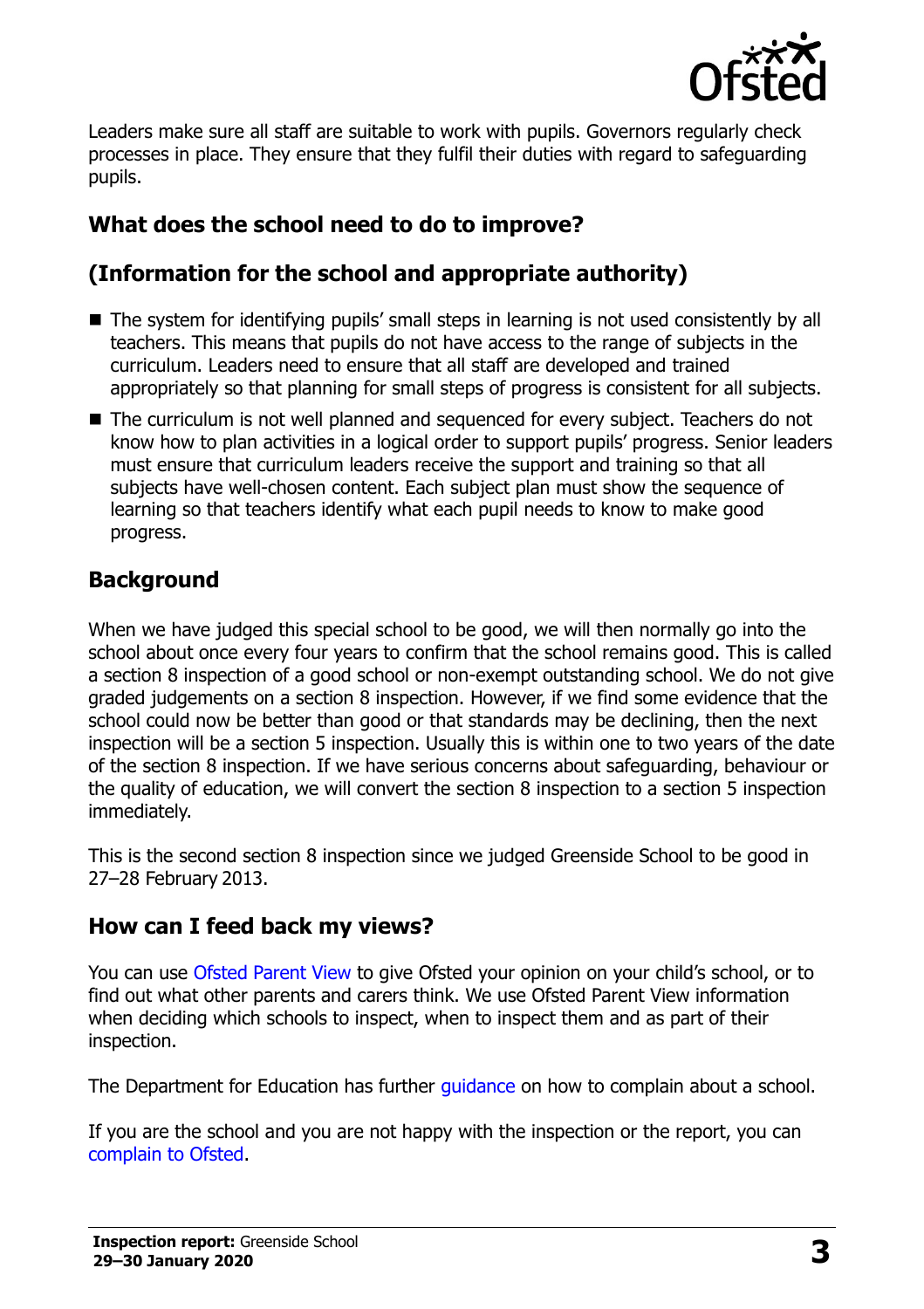

# **Further information**

You can search for [published performance information](http://www.compare-school-performance.service.gov.uk/) about the school.

In the report, '[disadvantaged pupils](http://www.gov.uk/guidance/pupil-premium-information-for-schools-and-alternative-provision-settings)' refers to those pupils who attract government pupil premium funding: pupils claiming free school meals at any point in the last six years and pupils in care or who left care through adoption or another formal route.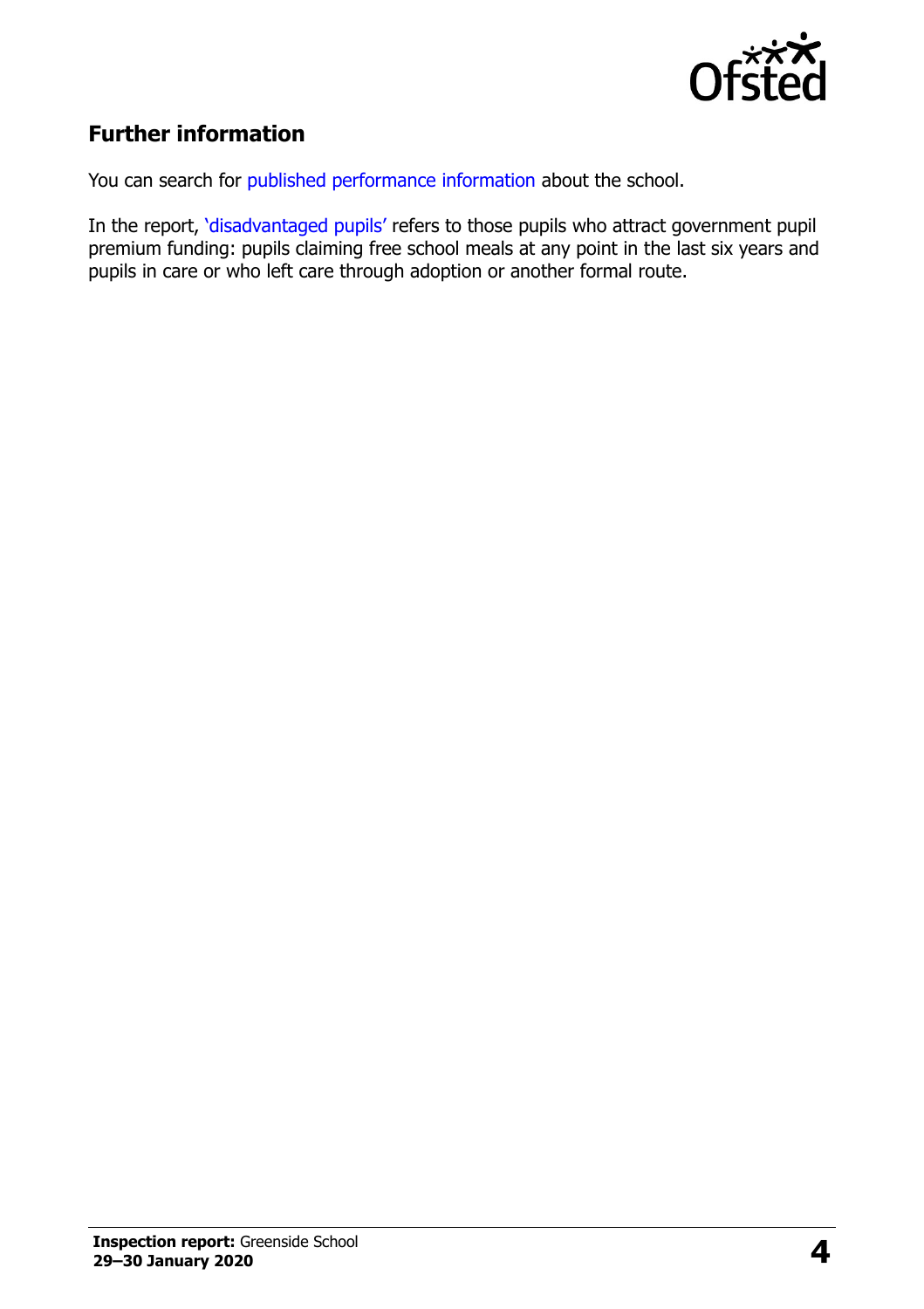

#### **School details**

| Unique reference number                            | 117690                     |
|----------------------------------------------------|----------------------------|
| <b>Local authority</b>                             | Hertfordshire              |
| <b>Inspection number</b>                           | 10121483                   |
| <b>Type of school</b>                              | Special school             |
| <b>School category</b>                             | Maintained special school  |
| Age range of pupils                                | 2 to 19                    |
| <b>Gender of pupils</b>                            | Mixed                      |
| <b>Gender of pupils in sixth-form</b><br>provision | Mixed                      |
| Number of pupils on the school roll                | 148                        |
| Of which, number on roll in the sixth<br>form      | 16                         |
| <b>Appropriate authority</b>                       | The governing body         |
| <b>Chair of governing body</b>                     | Dave Smith                 |
| <b>Headteacher</b>                                 | Dave Victor                |
| Website                                            | www.greenside.herts.sch.uk |
| Date of previous inspection                        | 12 July 2016               |

# **Information about this school**

- Greenside School is a special school that caters for pupils from the age of two to 19 years.
- The school provides for pupils who have severe and profound and multiple learning difficulties. All the pupils have EHC plans.
- $\blacksquare$  The school does not use any alternative provision.

# **Information about this inspection**

- We held meetings with the headteacher and other senior leaders. We also met with a range of teachers and support staff.
- We carried out deep dives in reading, mathematics, personal, social and health education. Inspectors discussed the curriculum design with leaders, carried out lesson visits, scrutinised pupil work and spoke to teachers from the lessons. We were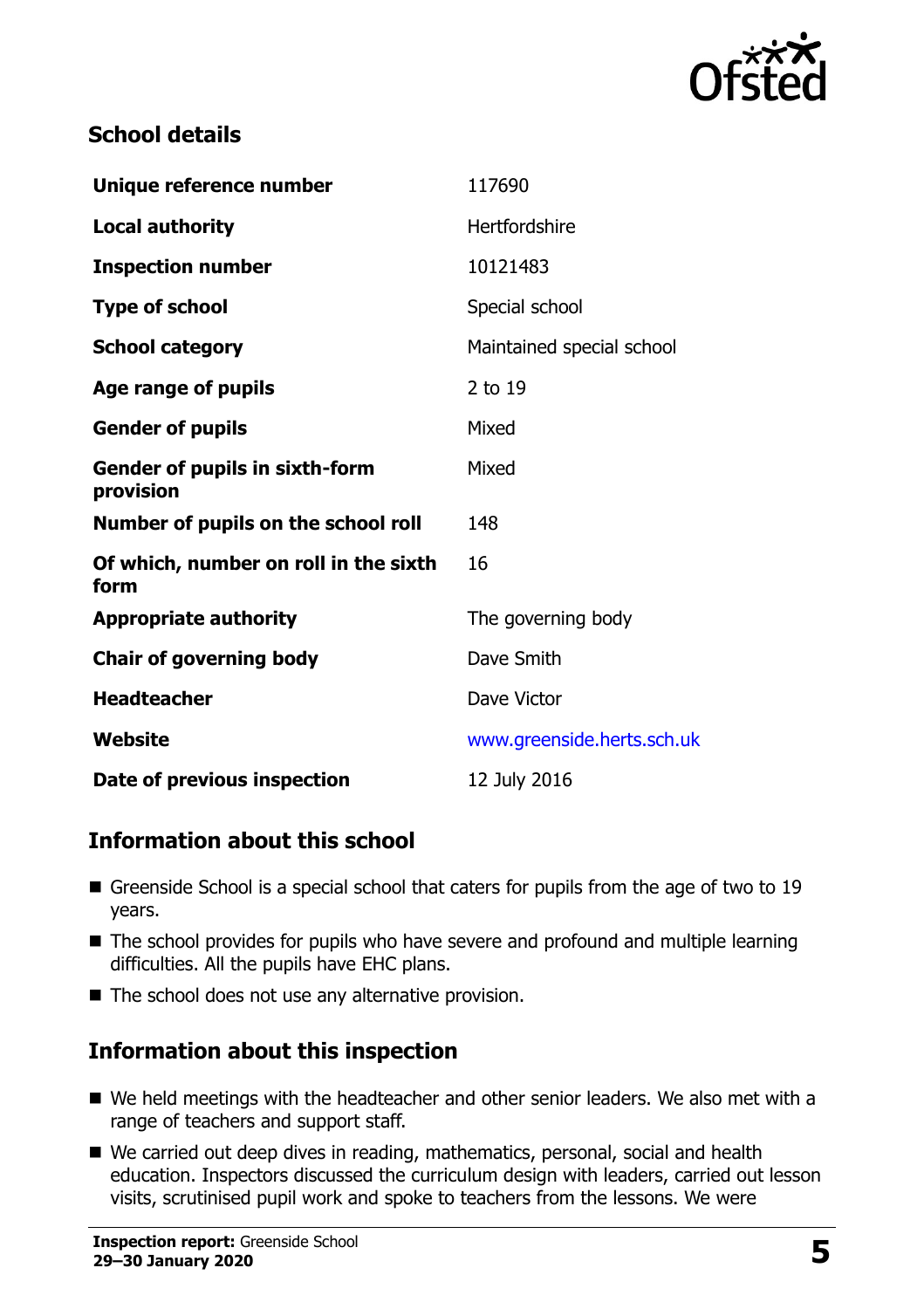

accompanied by senior and middle leaders when visiting lessons and looking at pupils' work.

- $\blacksquare$  Safeguarding processes were scrutinised. I met with the designated safeguarding leader and reviewed processes and procedures related to safeguarding. We looked at the arrangements for entry and exit to the school to see how safe this was. We also observed break and lunchtimes and spoke to pupils and a variety of staff at these times.
- $\blacksquare$  I met with two members of the governing body, including the chair of governors. I also spoke by telephone with the local authority improvement partner for the school.
- We looked at a range of documents, including: the school's self-evaluation of current performance and plans for development; information relating to safeguarding; information about the application of the school's evidence app, showing the link between education, health and care plans targets and small steps for learning; and information on the school's website.
- We took account of the 23 responses to the Ofsted Parent View survey, including the 17 free-text responses. We also looked at the 43 staff responses to the Ofsted staff questionnaire.

#### **Inspection team**

Jackie Mullan, lead inspector Ofsted Inspector

John Craig **Disk Craig Craig Craig Craig Craig Craig Craig Craig Craig Craig Craig Craig Craig Craig Craig Craig Craig Craig Craig Craig Craig Craig Craig Craig Craig Craig Craig Craig Craig Craig Craig Craig Craig Craig C**